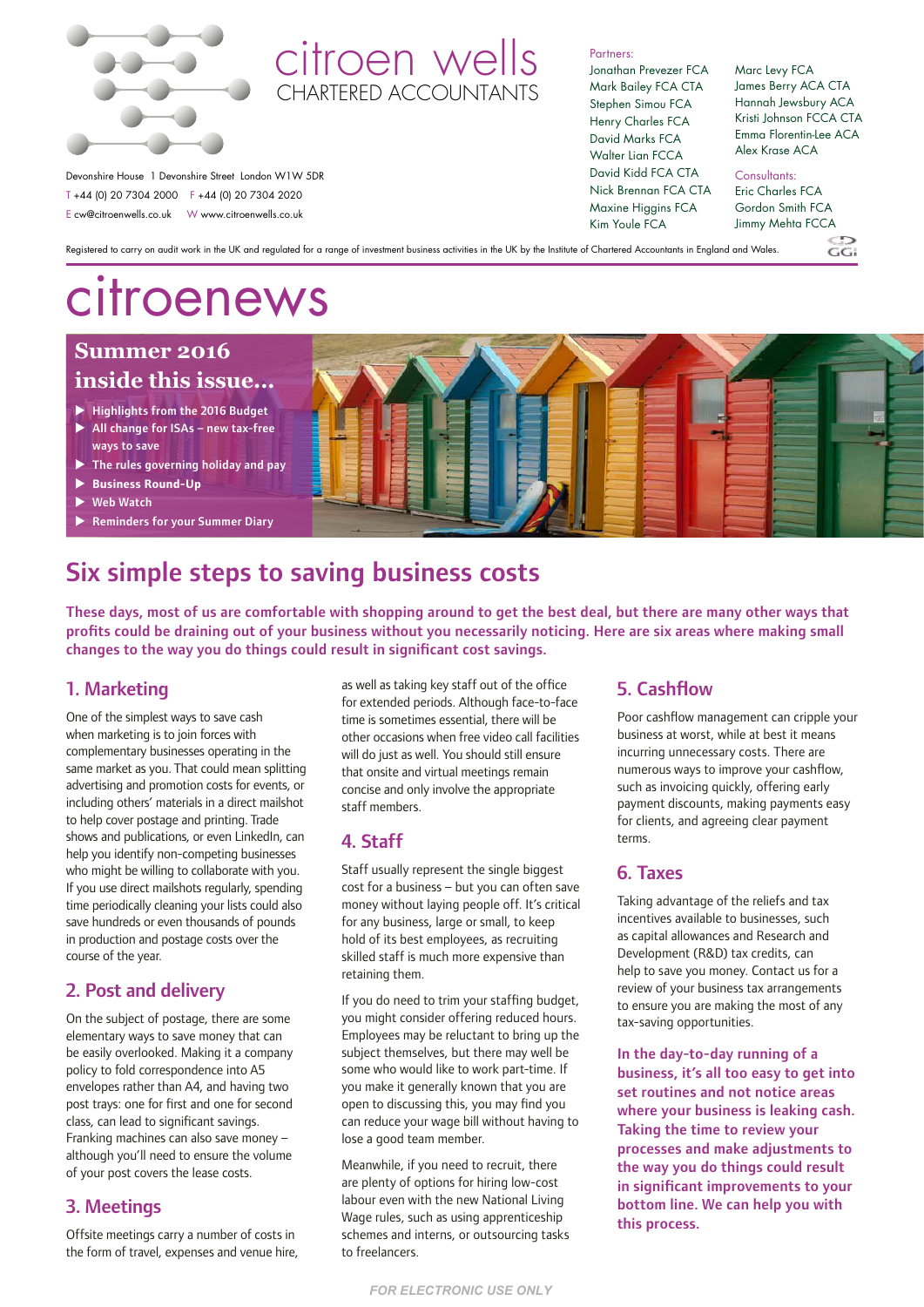

# Highlights from the 2016 Budget

The 2016 Budget contained a number of measures affecting businesses and individuals. Here we look at some of the key announcements from the Chancellor's latest Statement.

### Business measures

#### Business rates

Following the business rates review, the Government has announced that from 1 April 2017 it will permanently double Small Business Rate Relief in England from 50% to 100%. It will also increase the thresholds so that business properties with a rateable value of £12,000 and below will receive 100% relief, while business properties with a rateable value between £12,000 and £15,000 will receive tapered relief.

#### Corporation tax

The Chancellor announced that corporation tax will be reduced by an additional 1% from 2020. As a result, the corporation tax rate will fall from its current rate of 20% to 19% for the financial years beginning 1 April 2017, 1 April 2018 and 1 April 2019, and 17% for the financial year beginning 1 April 2020.

#### Micro-entrepreneurs

Two new £1,000 allowances are to be introduced for property and trading income, with effect from April 2017. Individuals with property income or trading income below the level of the allowance will no longer need to declare or pay tax on that income.

Those with relevant incomes above £1,000 can benefit by simply deducting the allowance instead of calculating their exact expenses.

**Stamp Duty Land Tax (SDLT) for non-residential property**

Following on from recent changes to SDLT and residential properties, the 2016 Budget outlined further reforms to SDLT and non-residential property. With effect from 17 March 2016, SDLT on purchases of non-residential property will be charged at each rate on the portion of the purchase price which falls within each rate band. The new rates are now: 0% for the portion of the transaction value between £0 and £150,000; 2% between £150,001 and £250,000; and 5% above £250,000.

For leasehold rent transactions, SDLT is already charged at each rate on the portion of the net present value (NPV) of the rent which falls within each band. However, with effect from 17 March 2016 a new 2% rate for rent paid under a nonresidential lease has been introduced where the NPV of the rent is above £5 million. The new rates and thresholds for leasehold rent transactions are: 0% for the portion between £0 and £150,000; 1% between £150,001 and £5,000,000; and 2% above £5,000,000.

Please note that these measures do not apply in Scotland, where the Land and Buildings Transaction Tax has effect.

### Personal measures

#### Personal allowances

The Chancellor announced that the income tax personal allowance will rise to £11,500 from April 2017, at which time the threshold for higher rate tax will also rise to £45,000 for those entitled to the full personal allowance.

#### **ISAs**

In addition to the introduction of a new Lifetime ISA (see page three), the Chancellor announced that with effect from 6 April 2017, the ISA annual allowance is set to increase from £15,240 to £20,000.

#### **Capital gains tax (CGT)**

With effect from 6 April 2016, the higher rate of CGT has been reduced from 28% to 20%, and the basic rate from 18% to 10%.

There is an 8% surcharge on these new rates for gains on residential property. Private Residence Relief will continue to ensure that an individual's main home is not subject to CGT.

Please contact us to discuss how the Budget announcements may affect you and your business.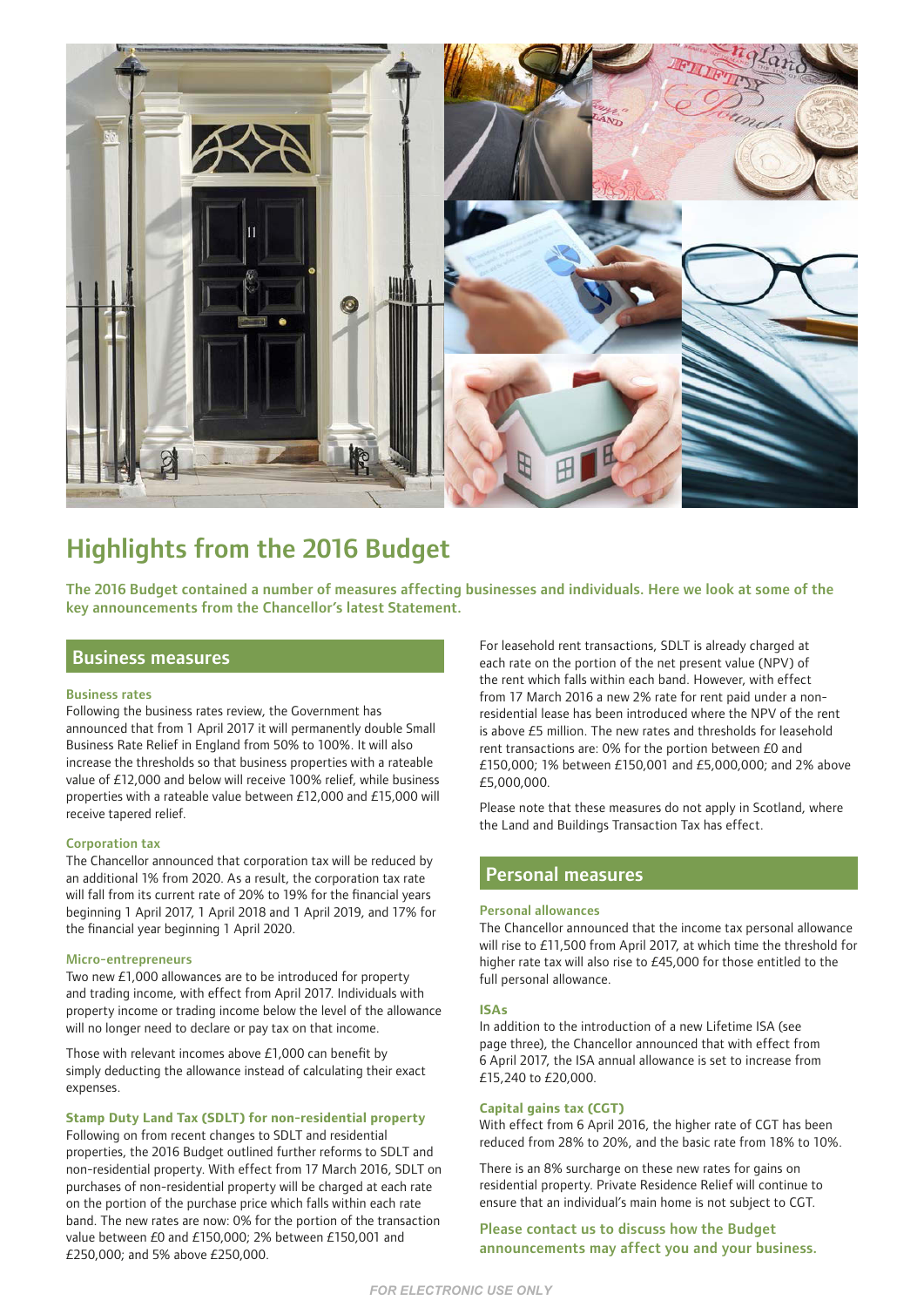# All change for ISAs – new tax-free ways to save

Despite ongoing low interest rates and the recent introduction of the Personal Savings Allowance, ISAs still form a valuable part of the savings portfolio for many individuals. Here we outline some recent changes to the ISA regime.

## Increased flexibility

From 6 April 2016, new measures allow savers to replace cash they have withdrawn from their ISA account earlier in a tax year, without this replacement counting towards the annual ISA subscription limit. This can also be done for cash that is held within stocks and shares ISAs if the provider offers the facility through a cash trading account.

Under the ISA Regulations, the new flexibility is available in relation to both current year and earlier year ISA savings. However, the ISA provider needs to have changed the terms and conditions to allow a 'flexible ISA'.

# Help to Buy ISA

First-time buyers can save up to £200 a month in this tax-free savings account, which the Government will top up in the form of a 25% bonus, up to a maximum of £3,000. Users can also open a Help to Buy ISA account with a lump sum of £1,000, in addition to the monthly maximum.

From 1 February 2016, where a saver has closed their Help to Buy ISA and withdrawn their savings, but their intended home purchase does not proceed, they can also replace their savings in an ISA or Help to

Buy ISA without this impacting on their ISA subscription limit.

### The Innovative Finance ISA

The new Innovative Finance ISA is designed to encourage peer-to-peer lending. It can be offered by qualifying peer to peer lending platforms in accordance with the ISA Regulations.

Loan repayments, interest and gains from peer-to-peer loans will be eligible to be held within an Innovative Finance ISA, without being subject to tax.

An ISA investor will normally be entitled to subscribe new money each year to a maximum of one Innovative Finance ISA, one cash ISA and one stocks and shares ISA. The amount of new money paid into all of the ISAs held by an investor must not exceed the overall ISA subscription limit for the year – which for  $2016/17$  is £15,240, rising to £20,000 from 2017/18.

Returns on Innovative Finance ISAs have the potential to be significantly greater than on cash ISAs, but they will carry a greater degree of risk.

### Lifetime ISA

From 6 April 2017 any adult under 40 will be able to open a Lifetime ISA.

They can save up to £4,000 each year and will receive a 25% bonus from the Government for every pound they put in, up to the age of 50.

Funds can be used to save for a first home or for retirement. Features include:

- both the savings and Government bonus can be used towards a deposit on a first home, worth up to £450,000
- accounts are limited to one per person rather than one per home – so two first-time buyers can both receive a bonus when buying together
- during the 2017/18 tax year, those that have a Help to Buy ISA can transfer the savings into a Lifetime ISA, or continue saving into both, but will only be able to use the bonus from one to buy a house
- after their 60th birthday individuals can withdraw the savings, tax-free
- savers can withdraw money at any time before their 60th birthday for any purpose, but the Government bonus, together with any interest or growth thereon, will be lost. A 5% charge will also be payable.

*This article is for general information only and professional advice should be taken before making any investment decision.*

# The rules governing holiday and pay

With the holiday season upon us, many employees will be looking to take some well-earned time off. However, for employers the rules governing holiday and pay can be something of a headache. Here we outline some of the basic principles.

# What are the basic holiday pay guidelines?

Most workers have the right to a minimum amount of statutory holiday and pay, including casual workers and those who work part-time. However, self-employed workers are not entitled to statutory paid holiday.

At least 5.6 weeks of annual paid holiday should be provided to the majority of workers. However, employment contracts may allow employees to take additional holiday, on top of the statutory minimum. Any amounts of contractual holiday are decided by the employer. Employers can also decide whether to include

bank holidays as part of an employee's statutory holiday entitlement.

The amount of statutory holiday that employees can take is generally calculated by multiplying 5.6 by the number of days they work per week. Those who work a five-day week, for example, are entitled to 28 days' paid holiday per year.

# How is holiday pay calculated?

Pay rates for any holiday that an employee takes are generally the same as their normal rate of pay. However, some employees could be entitled to a higher rate of holiday pay.

Employers calculate employees' holiday pay based on their working hours. For workers with conventional working hours whose pay does not alter with the amount of work undertaken, this will be the same as a normal week's remuneration. For workers whose pay levels vary, the holiday pay will be the same as a normal

week's pay, but this is calculated by working out the average pay over the last 12 weeks in which they were paid. Employers must also take commission into account when calculating holiday pay for the four weeks of statutory annual leave required under European law.

# Recent developments

Following a legal ruling in the case of Bear Scotland Ltd v Fulton, from 1 July 2015 claims for backdated holiday pay are limited to a maximum of two years. The Employment Appeal Tribunal also ruled that non-guaranteed, compulsory overtime should be taken into account when calculating an employee's holiday pay. This is subject to a 20-day restriction required by the Working Time Directive, which differs from the 28 days usually allowed under UK law.

 *This article is for general information only and you are advised to seek professional assistance if you are unsure of your legal obligations.*